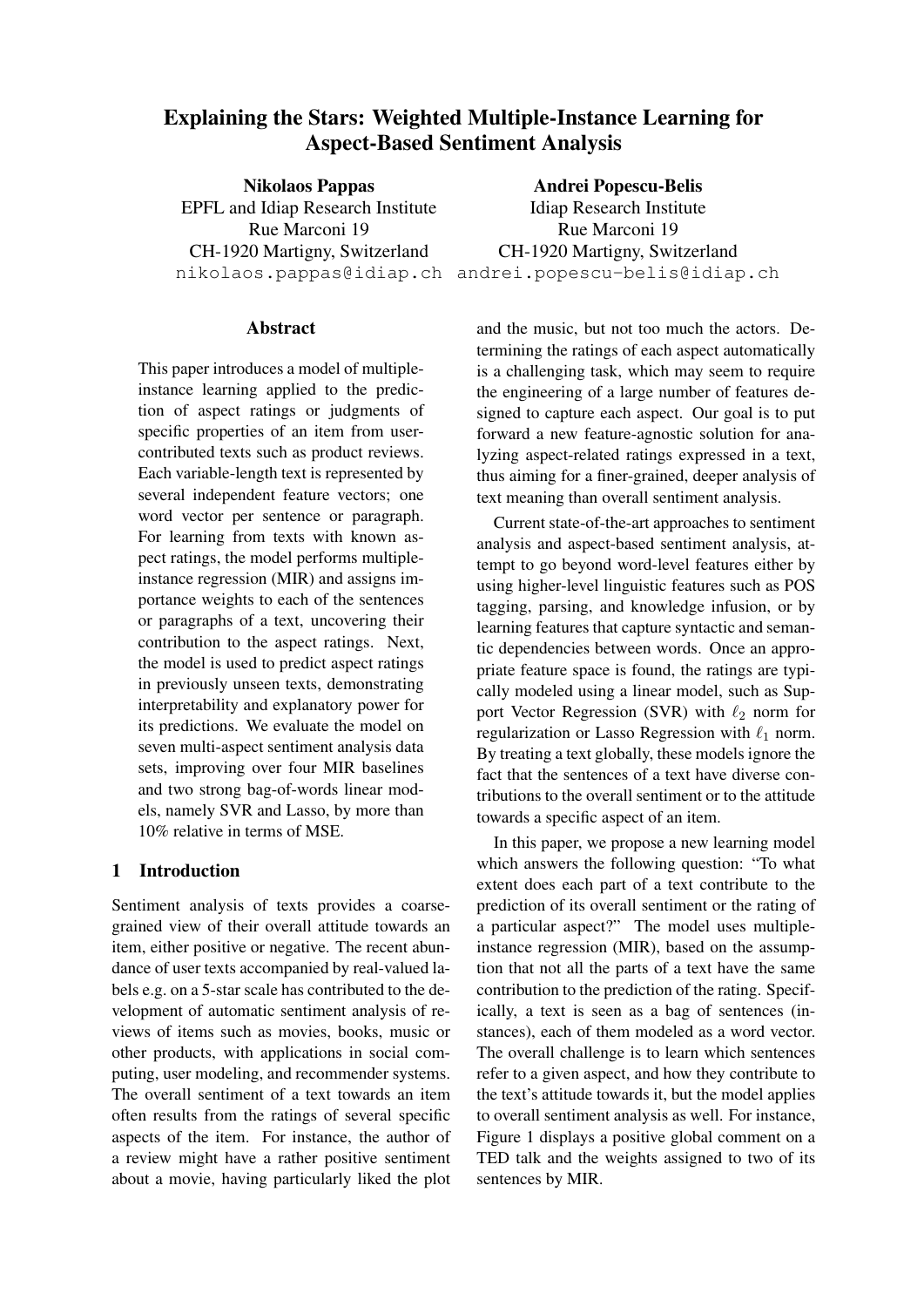

Figure 1: Analysis of a comment (bag of sentences  ${s_1, ..., s_j}$ ) annotated by humans with the maximal positive sentiment score (5 stars). The weights assigned by MIR reveal that  $s_1$  has the greatest relevance to the overall sentiment.

Using regularized least squares, we formulate an optimization objective to jointly assign instance weights and regression hyperplane weights. Then, an instance relevance estimation method is used to predict aspect ratings, or global ones, in previously unseen texts. The parameters of the model are learned using an alternating optimization procedure inspired by Wagstaff and Lane (2007). Our model requires only text with ratings for training, with no particular assumption on the word features to be extracted, and provides interpretable explanations of the predicted ratings through the relevance weights assigned to sentences. We also show that the model has reasonable computational demands. The model is evaluated on aspect and sentiment rating prediction over seven datasets: five of them contain reviews with aspect labels about beers, audiobooks and toys (McAuley et al., 2012), and two contain TED talks with emotion labels, and comments on them with sentiment labels (Pappas and Popescu-Belis, 2013). Our model outperforms previous MIR models and two strong linear models for rating prediction, namely SVR and Lasso by more than 10% relative in terms of MSE. The improvement is observed even when the sophistication of the feature space increases.

The paper is organized as follows. Section 2 shows how our model innovates with respect to previous work on MIR and rating prediction. Section 3 formulates the problem while Section 4 describes previous MIR models. Section 5 presents our MIR model and learning procedure. Section 6 presents the datasets and evaluation methods. Section 7 reports our results on rating prediction tasks, and provides examples of rating explanation.

## 2 Related Work

## 2.1 Multiple-Instance Regression

Multiple-instance regression (MIR) belongs to the class of multiple-instance learning (MIL) problems for real-valued output, and it is a variant of multiple regression where each data point may be described by more than one vectors of values. Many MIL studies focused on classification (Andrews et al., 2003; Bunescu and Mooney, 2007; Settles et al., 2008; Foulds and Frank, 2010; Wang et al., 2011) while fewer focused on regression (Ray and Page, 2001; Davis and others, 2007; Wagstaff et al., 2008; Wagstaff and Lane, 2007). Related to document analysis, several MIR studies have focused on news categorization (Zhang and Zhou, 2008; Zhou et al., 2009) or web-index recommendation (Zhou et al., 2005) but, to our knowledge, no study has attempted to use MIR for aspect rating prediction or sentiment analysis with real-valued labels.

MIR was firstly introduced by Ray et al. (2001), proposing an EM algorithm which assumes that one primary instance per bag is responsible for its label. Wagstaff and Lane (2007) proposed to simultaneously learn a regression model and estimate instance weights per bag for crop yield modeling (not applicable to prediction). A similar method which learns the internal structure of bags using clustering was proposed by Wagstaff et al. (2008) for crop yield prediction, and we will use it for comparison in the present study. Later, the method was adapted to map bags into a singleinstance feature space by Zhang et al. (2009). Wang et al. (2008) assumed that each bag is generated by random noise around a primary instance, while Wang et al. (2012) represented bag labels with a probabilistic mixture model. Foulds et al. (2010) concluded that various assumptions are differently suited to different tasks, and should be stated clearly when describing an MIR model.

## 2.2 Rating Prediction from Text

*Sentiment analysis* aims at analyzing the polarity of a given text, either with classification (for discrete labels) or regression (for real-valued labels). Early studies introduced machine learning techniques for sentiment classification, e.g. Pang et al. (2002), including unsupervised techniques based on the notion of semantic orientation of phrases, e.g. Turney et al. (2002). Other studies focused on subjectivity detection, i.e. whether a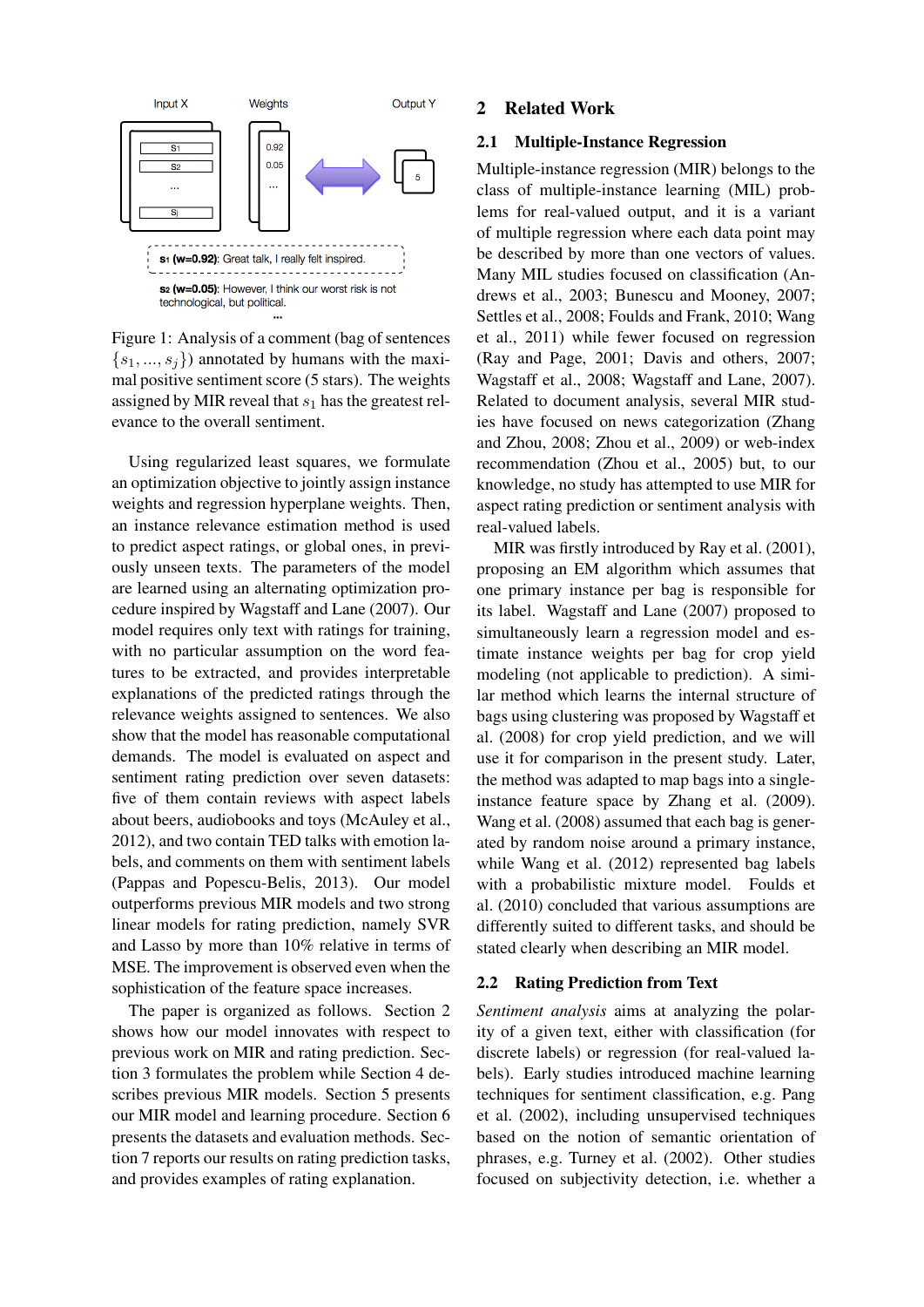text span expresses opinions or not (Wiebe et al., 2004). Rating inference was defined by Pang et al. (2005) as multi-class classification or regression with respect to rating scales. Pang and Lee (2008) discusses the large range of features engineered for this task, though several recent studies focus on feature learning (Maas et al., 2011; Socher et al., 2011), including the use of a deep neural network (Socher et al., 2013). In contrast, we do not make any assumption about the nature or dimensionality of the feature space.

The fine-grained analysis of opinions regarding specific aspects or features of items is known as *multi-aspect sentiment analysis*. This task usually requires aspect-related text segmentation, followed by prediction or summarization (Hu and Liu, 2004; Zhuang et al., 2006). Most attempts to perform this task have engineered various feature sets, augmenting words with topic or content models (Mei et al., 2007; Titov and McDonald, 2008; Sauper et al., 2010; Lu et al., 2011), or with linguistic features (Pang and Lee, 2005; Baccianella et al., 2009; Qu et al., 2010; Zhu et al., 2012). Other studies have advocated joint modeling of multiple aspects (Snyder and Barzilay, 2007) or multiple reviews for the same product (Li et al., 2011). McAuley et al. (2012) introduced new corpora of multi-aspect reviews, which we also partly use here, and proposed models for aspect detection, sentiment summarization and rating prediction. Lastly, joint aspect identification and sentiment classification have been used for aggregating product review snippets by Sauper at al. (2013). None of the above studies considers the multipleinstance property of text in their modeling.

# 3 MIR Definition

Let us consider a set  $B$  of  $m$  bags with numerical labels  $Y$  as input data  $D$  ${({b_{1j}})_{n_1}^d, y_1), ..., ({b_{mj}})_{n_m}^d, y_m)}$ , where  $b_{ij} \in$  $\mathbb{R}^d$  (for  $1 \leq j \leq n_i$ ) and  $y_i \in \mathbb{R}$ . Each bag  $B_i$  consists of  $n_i$  data points (called 'instances'), hence it is a matrix of  $n_i$  d-dimensional vectors, e.g. word vectors. The challenge is to infer the label of the bag given a variable number of instances  $n_i$ . This requires finding a set of bag representations  $X = \{x_1, \ldots, x_m\}$  of size m where  $x_i \in \mathbb{R}^d$ , from which the class labels can be computed. The goal is then to find a mapping from this representation, noted  $\Phi : \mathbb{R}^d \to \mathbb{R}$ , which is able to predict the label of a given bag. Ideally,

assuming that  $X$  is the best bag representation for our task, we look for the optimal regression hyperplane  $\Phi$  which minimizes a loss function  $\mathcal L$  plus a regularization term  $\Omega$  as follows:

$$
\Phi = \arg\min_{\Phi} \left( \underbrace{\mathcal{L}(Y, X, \Phi)}_{\text{loss}} + \underbrace{\Omega(\Phi)}_{\text{reg.}} \right) \tag{1}
$$

Since the best set of representations  $X$  for a task is generally unknown, one has to make assumptions to define it or compute it jointly with the regression hyperplane  $\Phi$ . Thus, the main difficulty lies in finding a good assumption for  $X$ , as we will now discuss.

#### 4 Previous MIR Assumptions

We describe here three assumptions frequently made in past MIR studies, to which we will later compare our model: aggregating all instances, keeping them as separate examples, or choosing the most representative one (Wang et al., 2012). For each assumption, we will experiment with two state-of-the-art regression models (noted abstractly as f), namely SVR (Drucker et al., 1996) and Lasso (Tibshirani, 1996) with respectively the  $\ell_2$  and  $\ell_1$  norms for regularization.

The *Aggregated* algorithm assumes that each bag is represented as a single  $d$ -dimensional vector, which is the average of its instances (hence  $x_i \in \mathbb{R}^d$ ). Then, a regression model f is trained on pairs of vectors and class labels,  $D_{aqq}$  =  $\{(x_i, y_i) \mid i = 1, \ldots, m\}$ , and the predicted class of an unlabeled bag  $B_i = \{b_{ij} | j = 1, \ldots, n_i\}$  is computed as follows:

$$
\hat{y}(B_i) = f(mean(\{b_{ij} \mid j = 1, ..., n_i\})) \quad (2)
$$

In fact, a simple sum can also be used instead of the mean, and we observed in practice that with an appropriate regularization there is no difference on the prediction performance between these options. This baseline corresponds to the typical approach for text regression tasks, where each text sample is represented by a single vector in the feature space (e.g. BOW with counts or TF-IDF weights).

The *Instance* algorithm considers each of the instances in a bag as separate examples, by labeling each of them with the bag's label. A regression model  $f$  is learned over the training set made of all vectors of all bags,  $D_{ins} = \{(b_{ij}, y_i) | j =$  $1, \ldots, n_i; i = 1, \ldots, m\}$ , assuming that there are m labeled bags. To label a new bag  $B_i$ , given that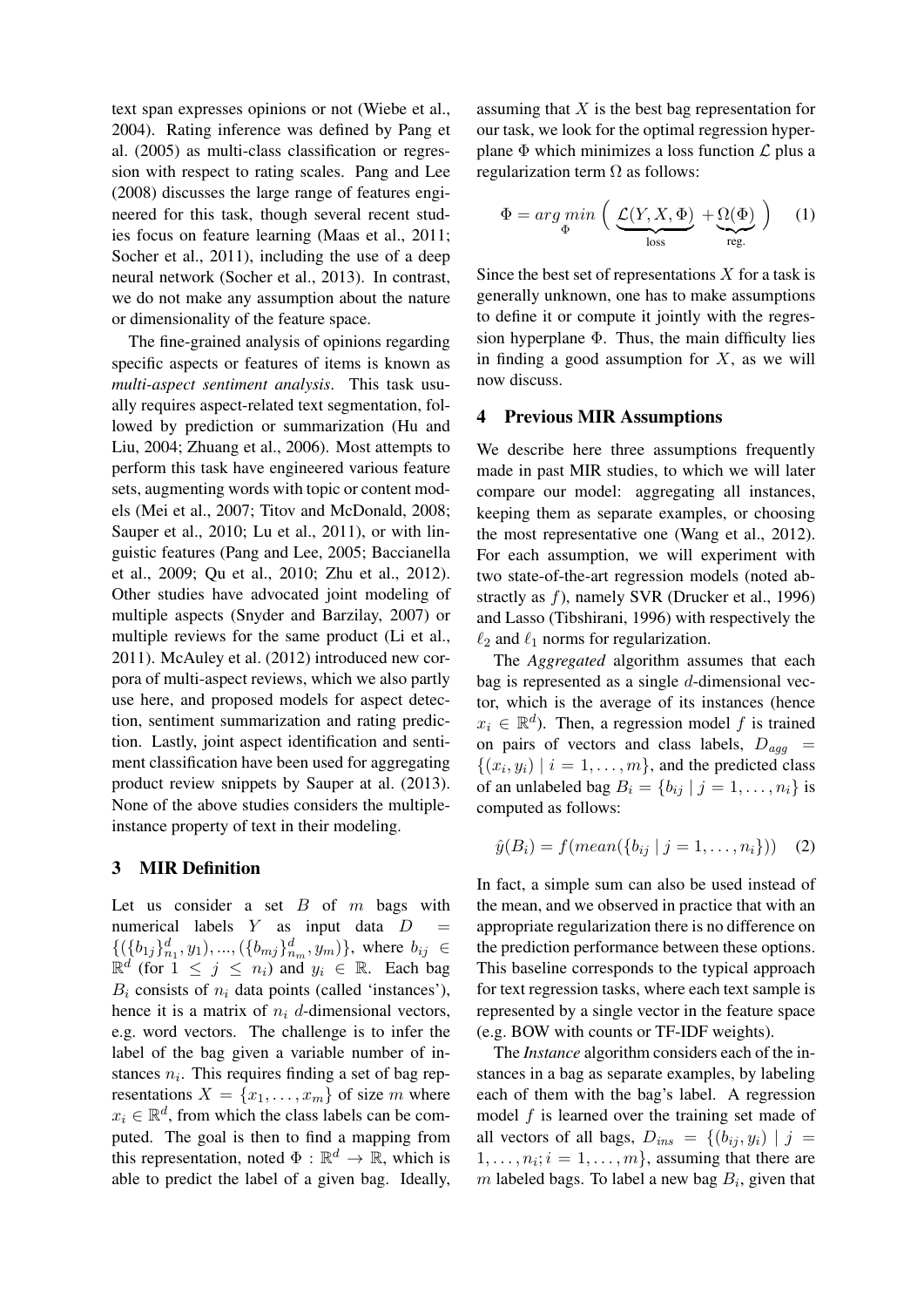there is no representation  $x_i$ , the method simply averages the predicted labels of its instances:

$$
\hat{y}(B_i) = mean(\{f(b_{ij}) \mid j = 1, ..., n_i\}) \quad (3)
$$

Instead of the average, the median value can also be used, which is more appropriate when the bags contain outlying instances.

The *Prime* algorithm assumes that a single instance in each bag is responsible for its label (Ray and Page, 2001). This instance is called the primary or prime one. The method is similar to the previous one, except that only one instance per bag is used as training data:  $D_{pri} = \{(b_i^p)$  $i_{i}^{p}, y_{i})$  |  $i =$  $1, \ldots, m\}$ , where  $b_i^p$  $i$ <sup>*p*</sup> is the prime instance of the  $i<sup>th</sup>$  bag  $B_i$  and m is the number of bags. The prime instances are discovered through an iterative algorithm which refines the regression model f. Given an initial model  $f$ , in each iteration the algorithm selects from each bag a prime candidate which is the instance with the lowest prediction error. Then, a new model is trained over the selected prime candidates, until convergence. For a new bag, the target class is computed as in Eq. 3.

#### 5 Proposed MIR Model

We propose a new MIR model which assigns individual relevance values (weights) to each instance of a bag, thus making fewer simplifying assumptions than previous models. We extend instance-relevance algorithms such as (Wagstaff and Lane, 2007) by supporting high-dimensional feature spaces, as required for text regression, and by predicting both the class label and the content structure of previously unseen (hence unlabeled) bags. The former is achieved by minimizing a regularized least squares loss (RLS) instead of solving normal equations, which is prohibitive in large spaces. The latter represents a significant improvement over *Aggregated* and *Instance* algorithms, which are unable to pinpoint the most relevant instances with respect to the label of each bag, being thus applicable only to bag label prediction. Similarly, *Prime* only identifies the prime instance when the bag is already labeled. Instead, our model learns an optimal method to aggregate instances, rather than a pre-defined one, and allows more degrees of freedom in the regression model than previous ones. Moreover, the weight of an instance is interpreted as its relevance both in training and prediction.

#### 5.1 Instance Relevance Assumption

Each bag defines a bounded region of a hyperplane orthogonal to the y-axis (the envelope of all its points). The goal is to find a regression hyperplane that passes through each bag  $B_i$  and to predict its label by using at least one data point  $x_i$  within that bounded region. Thus, the point  $x_i$ is a convex combination of the points in the bag, in other words  $B_i$  is represented by the weighted average of its instances  $b_{ij}$ :

$$
x_i = \sum_{j=1}^{n_i} \psi_{ij} b_{ij}, \psi_{ij} \ge 0 \text{ and } \sum_{j=1}^{n_i} \psi_{ij} = 1 \quad (4)
$$

where  $\psi_{ij}$  is the weight of the  $j^{th}$  instance of the  $i^{th}$  bag. Each weight  $\psi_{ij}$  indicates the relevance of an instance  $j$  to the prediction of the class  $y_i$  of the  $i^{th}$  bag. The constraint forces  $x_i$  to fall within the bounded region of the points in bag  $i$  and guarantees that the  $i^{th}$  bag will influence the regressor.

#### 5.2 Modeling Bag Structure and Labels

Let us consider a set of m bags, where each bag  $B_i$ is represented by its  $n_i$  d-dimensional instances, i.e.  $B_i = \{b_{ij}\}_{n_i}^d$  along with the set of target class labels for each bag,  $Y = \{y_i\}_N, y_i \in \mathbb{R}$ . The representation set of all  $B_i$  in the feature space,  $X = \{x_1, \ldots, x_m\}, x_i \in \mathbb{R}^d$ , is obtained using the  $n_i$  instance weights associated to each bag  $B_i$ ,  $\psi_i = {\psi_{ij}}_{n_i}, \psi_{ij} \in [0,1]$  which are initially unknown. Thus, we look for a linear regression model  $f$  that is able to model the target values using the regression coefficients  $\Phi \in \mathbb{R}^d$ , where X and  $Y$  are respectively the sets of training bags and their labels:  $Y = f(X) = \Phi^T X$ . We define a loss function according to the least squares objective dependent on  $X, Y, \Phi$  and the set of weight vectors  $\Psi = {\psi_1, \ldots, \psi_m}$  using Eq. 4 as follows:

$$
\mathcal{L}(Y, X, \Psi, \Phi) = ||Y - \Phi^T X||_2^2
$$

$$
\stackrel{\text{(4)}}{=} \sum_{i=1}^N \left( y_i - \Phi^T \left( \sum_{j=1}^{n_i} \psi_{ij} b_{ij} \right) \right)^2
$$

$$
= \sum_{i=1}^N \left( y_i - \Phi^T \left( B_i \psi_i \right) \right)^2 \qquad (5)
$$

Using the above loss function, accounting for the constraints of our assumption in Eq. 4 and assuming  $\ell_2$ -norm for regularization with  $\epsilon_1$  and  $\epsilon_2$  terms for each  $\psi_i \in \Psi$  and  $\Phi$  respectively, we obtain the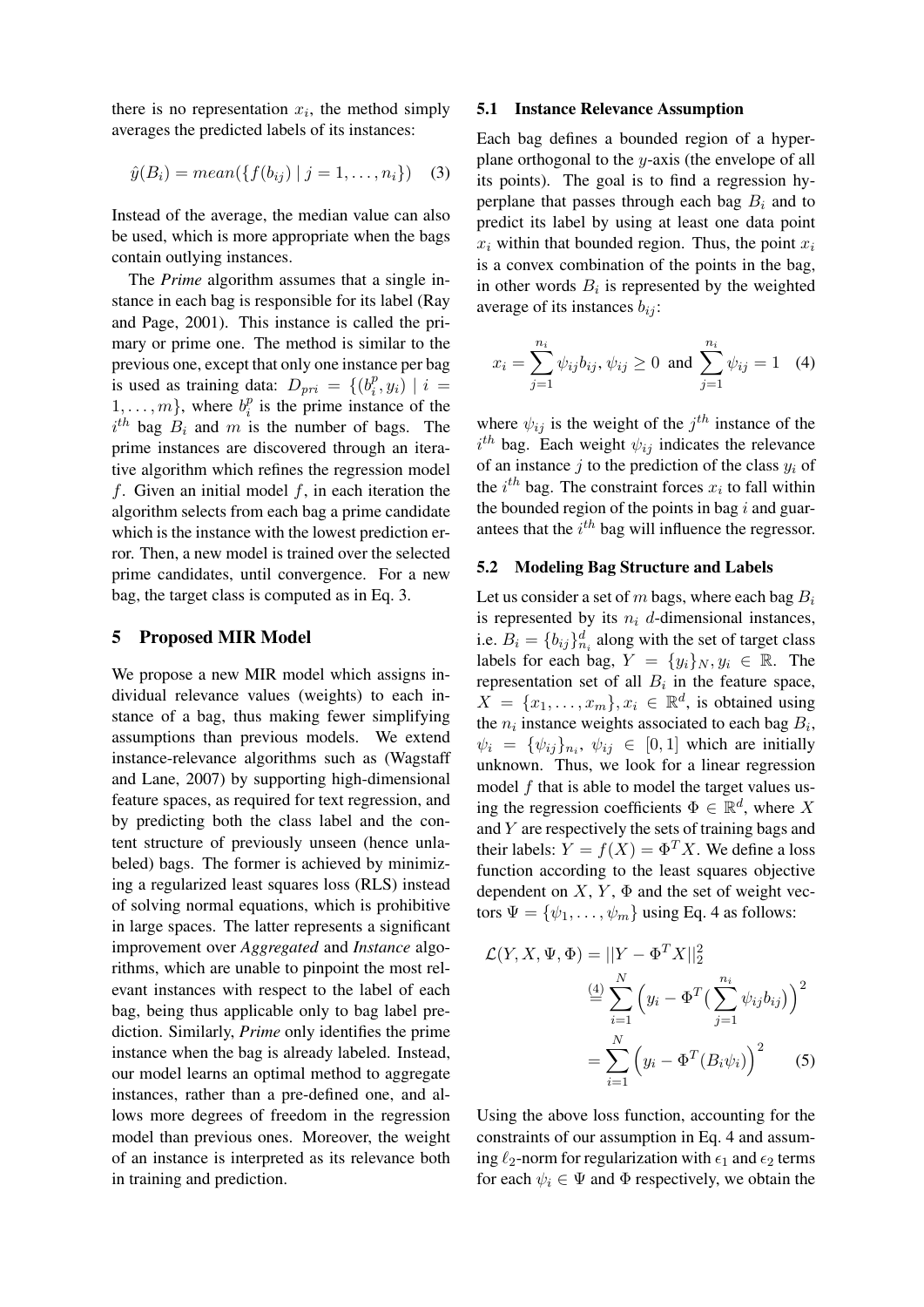following least squares objective from Eq. 1:

$$
\underset{\psi_1,\dots,\psi_m,\Phi}{arg \ min} \underbrace{\sum_{i=1}^m \left( \underbrace{\Delta_i^2}_{f_1 \text{ loss}} + \underbrace{\epsilon_1 ||\psi_i||}_{f_1 \text{ reg.}} \right)}_{f_2 \text{ reg.}} + \underbrace{\epsilon_2 ||\Phi||^2}_{f_2 \text{ reg.}}
$$
\n
$$
\text{where } \Delta_i^2 = \left( y_i - \Phi^T(B_i \psi_i) \right)^2, \qquad (6)
$$

subject to  $\psi_{ij} \geq 0 \,\forall i, j$  and  $\sum_{j=1}^{n_i} \psi_{ij} = 1 \,\forall i$ . The selection of the  $\ell_2$ -norm was based on preliminary results showing that it outperforms  $\ell_1$ -norm. Other combinations of p-norm regularization can be explored for  $f_1$  and  $f_2$ , e.g. to learn sparser instance weights and denser regression coefficients or vice versa.

The above objective is non-convex and difficult to optimize because the minimization is with respect to all  $\psi_1, \ldots, \psi_m$  and  $\Phi$  at the same time. As indicated in Eq. 6 above, we will note  $f_1$  a model that is learned from the minimization only with respect to  $\psi_1, \ldots, \psi_m$  and  $f_2$  a model obtained from the minimization with respect to  $\Phi$  only. In Eq. 6, we can observe that if one of the two is known or held fixed, then the other one is convex and can be learned with the well-known least squares solving techniques. In Section 5.3, we will describe an algorithm that is able to exploit this observation.

Having computed  $\psi_1, \ldots, \psi_m$  and  $\Phi$ , we could predict a label for an unlabeled bag using Eq. 3, but would not be able to compute the weights of the instances. Moreover, information that has been learned about the instances during the training phase would not be used during prediction. For these reasons, we introduce a third regression model  $f_3$  with regression coefficients  $O \in \mathbb{R}^d$  assuming a  $\ell_2$ -norm for the regularization with  $\epsilon_3$ term, which is trained on the relevance weights obtained from the Eq. 6,  $D_w = \{(b_{ij}, \psi_{ij}) \mid i =$  $1, \ldots, m; j = 1, \ldots, n_i$ . The optimization objective for the  $f_3$  model is the following:

$$
\arg\min_{O} \underbrace{\sum_{i=1}^{N} \sum_{j=1}^{n_i} (\psi_{ij} - O^T b_{ij})^2}_{f_3 \text{ loss function}} + \underbrace{\epsilon_3 ||O||^2}_{f_3 \text{ reg.}} \tag{7}
$$

This minimization can be easily performed with the well-known least squares solving techniques. The learned model is able to estimate the weights of the instances of an unlabeled bag during prediction time as:  $\hat{\psi}_i = f_3(B_i) = \Omega^T B_i$ . The  $\hat{\psi}_i$ weights are estimations which are influenced by

the relevance weights learned in our minimization objective of Eq. 6 but they are not constrained at prediction time. To obtain interpretable weights, we can convert the estimated scores to the  $[0, 1]$ interval as follows:  $\hat{\psi}_i = \hat{\psi}_i/sum(\hat{\psi}_i)$ . Finally, the prediction of the label for the  $i^{th}$  bag using the estimated instance weights  $\hat{\psi}_i$  is done as follows:

$$
\hat{y} = f_2(B_i) = \Phi^T B_i \hat{\psi}_i \tag{8}
$$

#### 5.3 Learning with Alternating Projections

Algorithm 1 solves the non-convex optimization problem of Eq. 6 by using a powerful class of methods for finding the intersection of convex sets, namely alternating projections (AP). The problem is firstly divided into two convex problems, namely  $f_1$  loss function and  $f_2$  loss function, which are then solved in an alternating fashion. Like EM algorithms, AP algorithms do not have general guarantees on their convergence rate, although, in practice, we found it acceptable at generally fewer than 20 iterations.

| <b>Algorithm 1</b> APWeights $(B, Y, \epsilon_1, \epsilon_2, \epsilon_3)$                    |
|----------------------------------------------------------------------------------------------|
| 1: Initialize( $\psi_1, \ldots, \psi_N, \Phi, X$ )                                           |
| 2: while not converged do                                                                    |
| for $B_i$ in B do<br>3:                                                                      |
| $\psi_i = cRLS(\Phi^T Bi, Y_i, \epsilon_1)$ # $f_1$ model<br>4:                              |
| $x_i = B_i \psi_i^T$<br>5:                                                                   |
| 6:<br>end for                                                                                |
| $\Phi = RLS(X, Y, \epsilon_2) \# f_2 \text{ model}$<br>7:                                    |
| 8: end while                                                                                 |
| 9: $\Omega = RLS({b_{ij} \forall i, j}, {\psi_{ij} \forall i, j}, \epsilon_3)$ # $f_3$ model |
|                                                                                              |



Figure 2: Visual representation for the training and testing procedure of Algorithm 1.

The algorithm takes as input the bags  $B_i$ , their target class labels  $Y$  and the regularization terms  $\epsilon_1, \epsilon_2, \epsilon_3$  and proceeds as follows. First, under a fixed regression model  $(f_2)$ , it proceeds with  $f_1$ to the optimal assignment of weights to the instances of each bag (projection of  $\Phi$  vectors on the  $\psi_i$  space which is a  $n_i$ -simplex) and computes its new representation set  $X$ . Second, given the fixed instance weights, it trains a new regression model ( $f_2$ ) using X (projection back to the  $\Phi$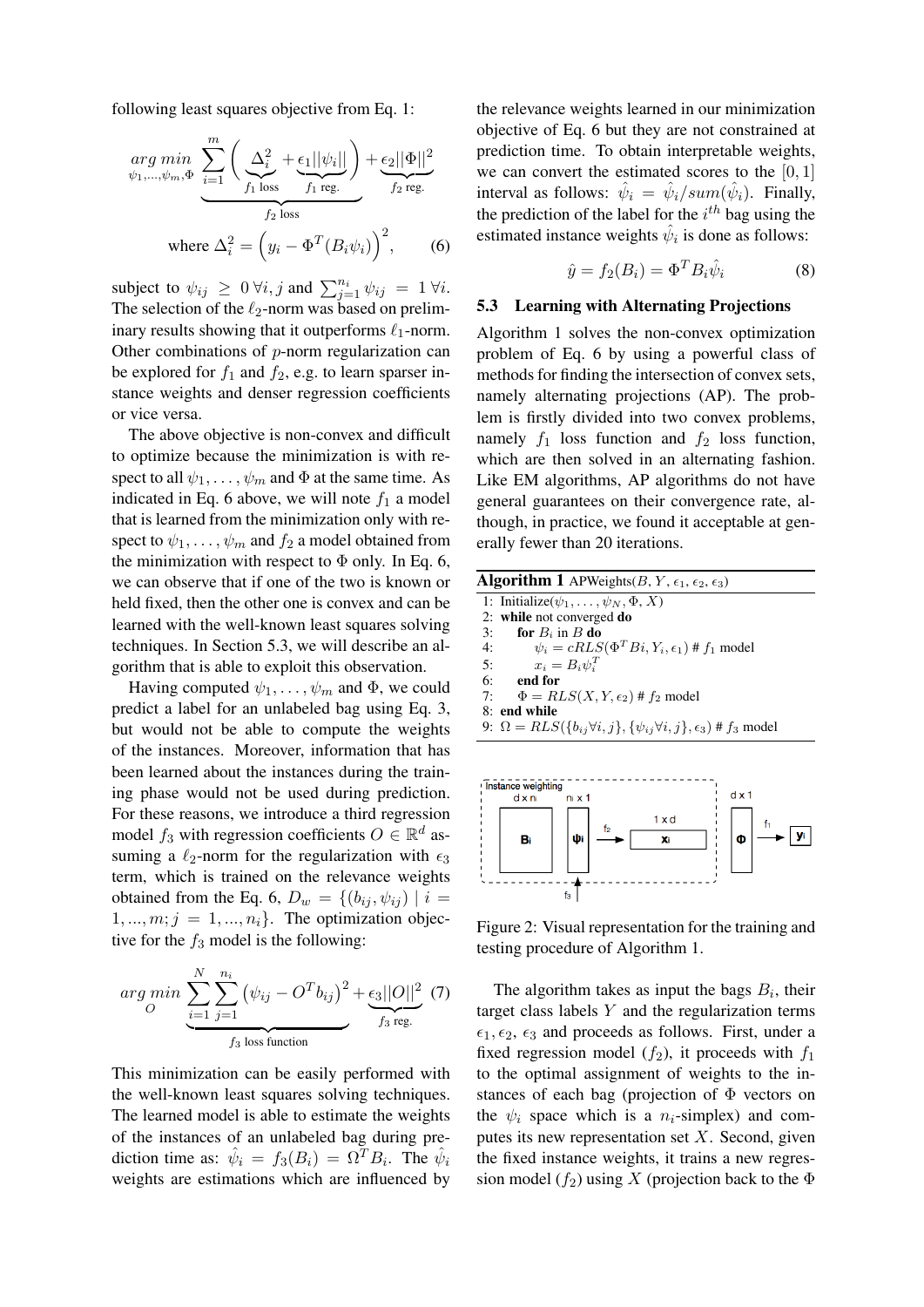|                  | <b>Bags</b>              |       | <b>Instances</b> |        | <b>Dimension</b> | <b>Aspect ratings</b>                     |  |
|------------------|--------------------------|-------|------------------|--------|------------------|-------------------------------------------|--|
| <b>Dataset</b>   | <b>Type</b>              | Count | <b>Type</b>      | Count  | Count            | <b>Classes</b>                            |  |
| BeerAdvocate     |                          | 1,200 |                  | 12,189 | 19.418           | feel, look, smell, taste, overall         |  |
| RateBeer (ES)    | 1.200<br>1.200<br>review |       | sentence         | 3.269  | 2.120            | appearance, aroma, overall, palate, taste |  |
| RateBeer (FR)    |                          |       |                  | 4,472  | 903              | appearance, aroma, overall, palate, taste |  |
| Audiobooks       |                          | 1,200 |                  | 4,886  | 3.971            | performance, story, overall               |  |
| Toys & Games     |                          | 1.200 |                  | 6,463  | 31,984           | educational, durability, fun, overall     |  |
| TED comments     | comment                  | 1,200 | sentence         | 3,814  | 957              | sentiment (polarity)                      |  |
| <b>TED</b> talks | comments                 | 1,200 | comment          | 11.993 | 5,000            | unconvincing, fascinating, persuasive,    |  |
|                  | per talk                 |       |                  |        |                  | ingenious, longwinded, funny, inspir-     |  |
|                  |                          |       |                  |        |                  | ing, jaw-dropping, courageous, beauti-    |  |
|                  |                          |       |                  |        |                  | ful, confusing, obnoxious                 |  |

Table 1: Description of the seven datasets used for aspect, sentiment and emotion rating prediction.

space). This procedure repeats until convergence, i.e. when there is no more decrease on the training error, or until a maximum number of iterations has been reached. The regression model  $f_3$  is trained on the weights learned from the previous steps.

## 5.4 Complexity Analysis

The overall time complexity  $T$  of Algorithm 1 in terms of the input variables, noted  $h = \{m, \hat{n}, d\},\$ with m being the number of bags,  $\hat{n}$  the average size of the bags, and  $d$  the dimensionality of the feature space (here, the size of word vectors), is derived as follows:

$$
T(h) = T_{ap}(h) + T_{f_3}(h)
$$
  
= O(m( $\hat{n}^2 + d^2$ )) + O(m $\hat{n}d^2$ )  
= O(m( $\hat{n}^2 + d^2 + \hat{n}d^2$ )), (9)

where  $T_{ap}$  and  $T_{f3}$  are respectively the time complexity of the AP procedure and of training the  $f_3$ model. Eq. 9 shows that when  $\hat{n} \ll m$ , the model complexity is linear with the input bags  $m$  and always quadratic with the number of features d.

Previous works on relevance assignment for MIR have prohibitive complexity for highdimensional feature spaces or numerous bags and hence they are not most appropriate for text regression tasks. Wagstaff and Lane (2007) have cubic time complexity with the average bag size  $\hat{n}$  and number of features d; Zhou et al. (2009) use kernels, thus their complexity is quadratic with the number of bags  $m$ ; and Wang et al. (2011) have cubic time wrt. d. Our formulation is thus competitive in terms of complexity.

## 6 Data, Protocol and Metrics

## 6.1 Aspect Rating Datasets

We use seven datasets summarized in Table 1. Five publicly available datasets were built for aspect prediction by McAuley et al. (2012) – Beer-Advocate, Ratebeer (ES), RateBeer (FR), Audiobooks and Toys & Games – and have aspect ratings assigned by their creators on the respective websites. On the set of comments on TED talks from Pappas and Popescu-Belis (2013), we aim to predict two things: talk-level emotion dimensions assigned by viewers through voting, and comment polarity scores assigned by crowdsourcing. The distributions of aspect ratings per dataset are shown in Figure 3. Five datasets are in English, one in Spanish (Ratebeer) and one in French (RateBeer), so our results will also demonstrate the language-independence of our method.

From every dataset we kept 1,200 texts as bags of sentences, but we also used three *full-size* datasets, namely Ratebeer ES (1,259 labeled reviews), Ratebeer FR (17,998) and Audiobooks (10,989). The features for each of them are word vectors with binary attributes signaling word presence or absence, in a traditional bag-of-words model (BOW). The word vectors are provided with the first five datasets and we generated them for the latter two, after lowercasing and stopword removal. Moreover, for TED comments, we computed TF-IDF scores using the same dimensionality as with BOW to experiment with a different feature space. The target class labels were normalized by the maximum rating in their scale, except for TED talks where the votes were normalized by the maximum number of votes over all the emotion classes for each talk, and two emotions, 'informative' and 'ok', were excluded as they are neutral ones.

#### 6.2 Evaluation Protocol

We compare the proposed model, noted *AP-Weights*, with four baseline ones – *Aggregated*, *Instance*, *Prime* (Section 4) and *Clus-*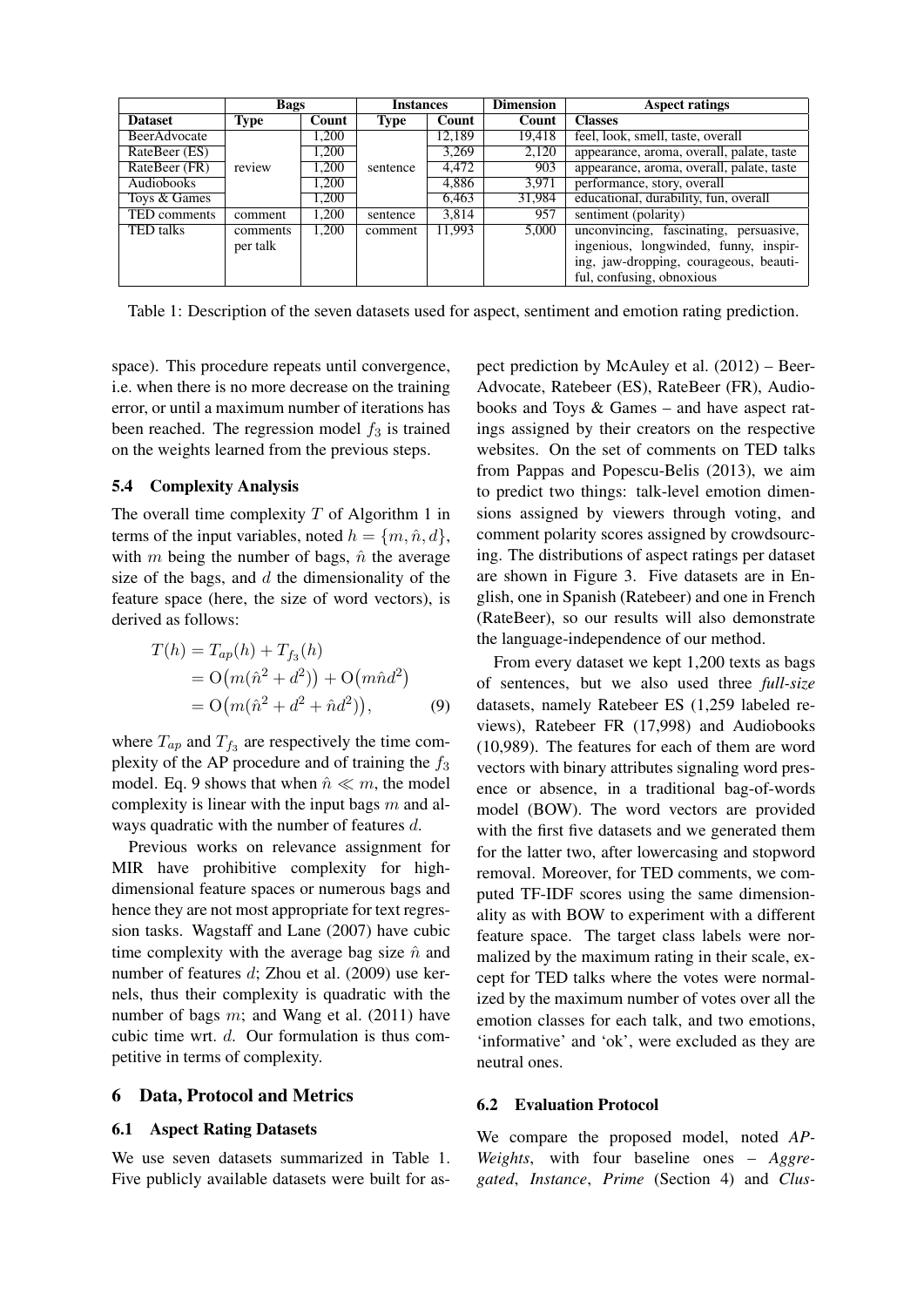

Figure 3: Distributions of rating values per aspect rating class for the seven datasets.

*tering* (from github.com/garydoranjr/ mcr), which is an instance relevance method proposed by Wagstaff et al. (2008) for aspect rating prediction. First, for each aspect class, we optimize all methods on a development set of 25% of the data (300 randomly selected bags). Then, we perform 5-fold cross-validation for every aspect on each entire data set and report the average error scores using the optimal hyper-parameters per method. In addition, we report for comparison the scores of *AverageRating*, which always predicts the average rating over the training set.

We report standard error metrics for regression, namely the Mean Absolute Error (MAE) and the Mean Squared Error (MSE). The former measures the average magnitude of errors in a set of predictions while the latter measures the average of their squares, which are defined over the test set of bags  $B_i$  respectively as MAE =  $\left(\sum_{i=1}^k |f(B_i) - y_i|\right)/k$ and  $MSE = (\sum_{i=1}^{k} (f(B_i) - y_i)^2)/k$ . The crossvalidation scores are obtained by averaging the MAE and MSE scores on each fold.

To find the optimal hyper-parameters for each model, we perform 3-fold cross-validation on the development set using exhaustive grid-search over a fine-grained range of possible values and select the ones that perform best in terms of MAE. The hyper-parameters to be optimized for the baselines (except AverageRating) are the regularization terms  $\lambda_2, \lambda_1$  of their possible regression model f, namely SVR which uses the  $\ell_2$  norm and Lasso which uses the  $\ell_1$  norm. As for AP-Weights, it relies on three regularization terms, namely  $\epsilon_1, \epsilon_2, \epsilon_3$  of the  $\ell_2$ -norm for  $f_1$ ,  $f_2$  and  $f_3$  regression models. Lastly, for the Clustering baseline, we use the  $f_2$  regression model, which relies on  $\epsilon_2$  and the number of clusters k, optimized over  $\{5, ..., 50\}$  with step 5, for its clustering algorithm, here k-Means. All the regularization terms are optimized over the same range of possible values, noted  $a \cdot 10^b$  with  $a \in \{1, \ldots, 9\}$ and  $b \in \{-4, \ldots, +4\}$ , hence 81 values per term. For the regression models and evaluation protocol, we use the *scikit-learn* machine learning library (Pedregosa et al., 2012). Our code and data are available in the first author's website.

## 7 Experimental Results

#### 7.1 Aspect Rating Prediction

The results for aspect rating prediction are given in Table 2. The proposed APWeights method outperforms Aggregated  $(\ell_2)$  and Aggregated  $(\ell_1)$ i.e. SVR and Lasso along with all other baselines on each case. The SVR baseline has on average 11% lower performance than APWeights in terms of MSE and about 6% in terms of MAE. Similarly, the Lasso baseline has on average 13% lower MSE and 8% MAE than APWeights. As shown in Figure 4, APWeights also outperforms them for each aspect in the five review datasets. The Instance method with  $\ell_1$  performed well on BeerAdvocate and Toys & Games (for MSE), and with  $\ell_2$ performed well on Ratebeer (ES), RateBeer (FR) and Toys & Games (for MAE). Therefore, the instance-as-example assumption is quite appropriate for this task, however both options score below APWeights – by about 5% MAE, and 8%/9% MSE, respectively. The Prime method with  $\ell_1$  performed well only on the BeerAdvocate dataset and Prime with  $\ell_2$  only on the Toys & Games dataset, always with lower scores than APWeights, namely about 9% MAE for both and 15%/18% MSE respectively. This suggests that the primary-instance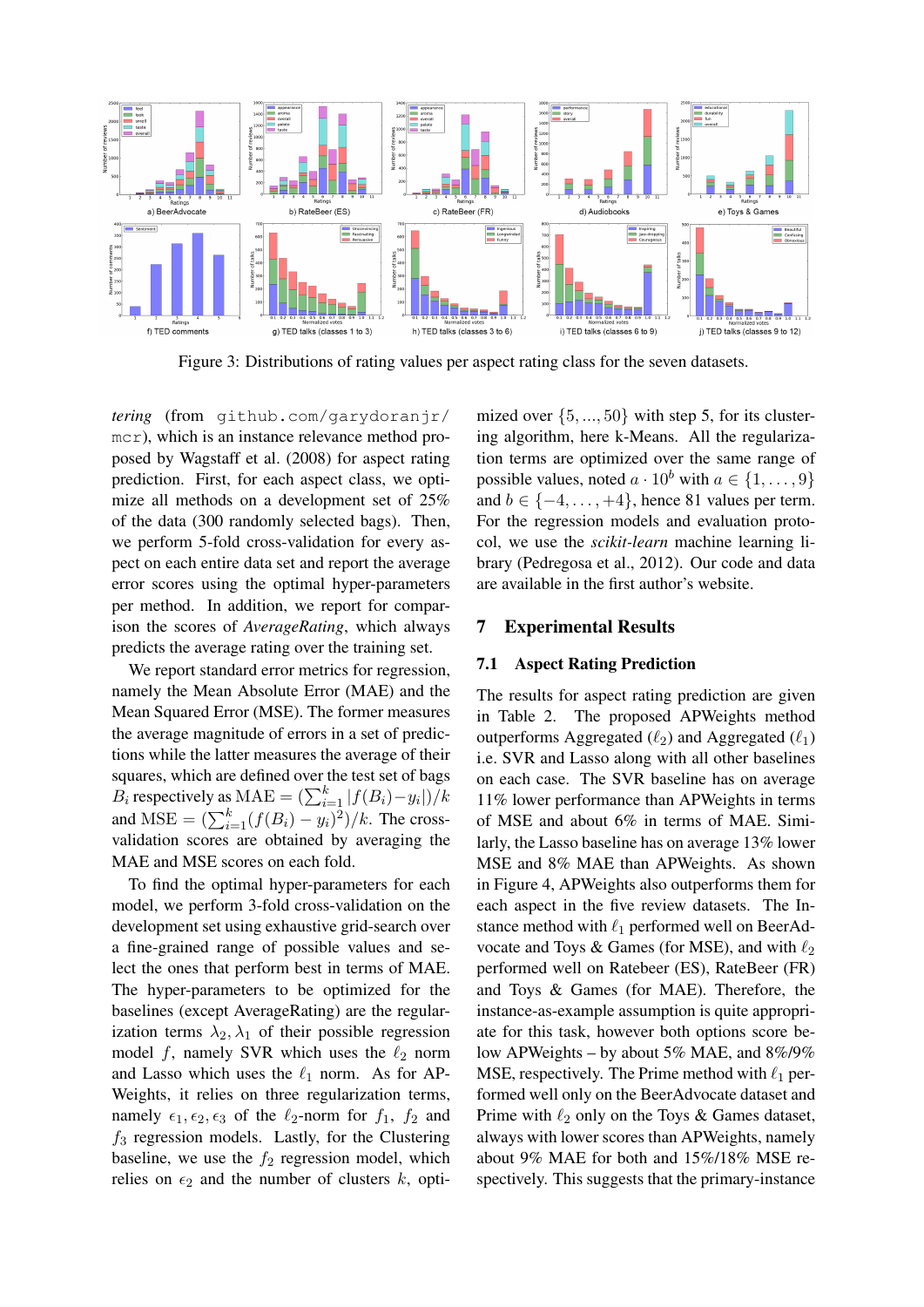|                           | <b>REVIEW LABELS</b> |            |                      |            |                      |            |                   |            |              |            |
|---------------------------|----------------------|------------|----------------------|------------|----------------------|------------|-------------------|------------|--------------|------------|
|                           | <b>BeerAdvocate</b>  |            | <b>RateBeer</b> (ES) |            | <b>RateBeer</b> (FR) |            | <b>Audiobooks</b> |            | Tovs & Games |            |
| Model $\setminus$ Error   | <b>MAE</b>           | <b>MSE</b> | <b>MAE</b>           | <b>MSE</b> | <b>MAE</b>           | <b>MSE</b> | <b>MAE</b>        | <b>MSE</b> | <b>MAE</b>   | <b>MSE</b> |
| AverageRating             | 14.20                | 3.32       | 16.59                | 4.31       | 12.67                | 2.69       | 21.07             | 6.75       | 20.96        | 6.75       |
| Aggregated $(\ell_1)$     | 13.62                | 3.13       | 15.94                | 4.02       | 12.21                | 2.58       | 20.10             | 6.14       | 20.15        | 6.33       |
| Aggregated $(\ell_2)$     | 14.58                | 3.68       | 14.47                | 3.41       | 12.32                | 2.70       | 19.08             | 5.99       | 18.99        | 5.93       |
| Instance $(\ell_1)$       | 12.67                | 2.89       | 14.91                | 3.54       | 11.89                | 2.48       | 20.13             | 6.17       | 20.33        | 6.34       |
| Instance $(\ell_2)$       | 13.74                | 3.28       | 14.40                | 3.39       | 11.82                | 2.40       | 19.26             | 6.04       | 19.70        | 6.59       |
| Prime $(\ell_1)$          | 12.90                | 2.97       | 15.78                | 3.97       | 12.70                | 2.76       | 20.65             | 6.46       | 21.09        | 6.79       |
| Prime $(\ell_2)$          | 14.60                | 3.64       | 15.05                | 3.68       | 12.92                | 2.98       | 20.12             | 6.59       | 20.11        | 6.92       |
| Clustering $(\ell_2)$     | 13.95                | 3.26       | 15.06                | 3.64       | 12.23                | 2.60       | 20.50             | 6.48       | 20.59        | 6.52       |
| APWeights $(\ell_2)$      | 12.24                | 2.66       | 14.18                | 3.28       | 11.37                | 2.27       | 18.89             | 5.71       | 18.50        | 5.57       |
| APW vs. $SVR$ (%)         | $+16.0$              | $+27.7$    | $+2.0$               | $+3.8$     | $+7.6$               | $+15.6$    | $+1.0$            | $+4.5$     | $+2.6$       | $+6.0$     |
| APW vs. Lasso $(\%)$      | $+10.1$              | $+15.1$    | $+11.0$              | $+18.4$    | $+6.8$               | $+11.8$    | $+6.0$            | $+6.9$     | $+8.1$       | $+11.9$    |
| APW vs. $2^{nd}$ best (%) | $+3.3$               | $+7.8$     | $+1.5$               | $+3.3$     | $+3.7$               | $+4.9$     | $+1.0$            | $+4.5$     | $+2.6$       | $+6.0$     |

Table 2: Performance of aspect rating prediction (the lower the better) in terms of MAE and MSE ( $\times$  100) with 5-fold cross-validation. All scores are averaged over all aspects in each dataset. The scores of the best method are in bold and the second best ones are underlined. Significant improvements (paired t-test, p < 0.05) are in *italics*. Fig. 4 shows MSE scores per aspect for three methods on five datasets.

assumption is not the most appropriate for this task. Lastly, even though Clustering is an instance relevance method, it has similar scores to Prime, presumably because the relevances are assigned according to the computed clusters and they are not directly influenced by the task's objective.

To compare with the state-of-the-art results obtained by McAuley et al. (2012), we experimented with three of their *full-size* datasets. Splitting each dataset in half for training vs. testing, and using the optimal settings from our experiments above, we measured the average MSE over all aspects. APWeights improved over Lasso by 10%, 26% and 17% MSE respectively on each dataset – the absolute MSE scores are .038 for Lasso vs. .034 for APWeights on Ratebeer SP; .023 vs. .017 on Ratebeer FR; .063 vs. .052 on Audiobooks. Similarly, when compared to the best SVM baseline provided by the McAuley et al., our method improved by 32%, 43% and 35% respectively on each dataset, though it did not use their rating model. Moreover, the best model proposed by McAuley et al., which uses a joint rating model and an aspect-specific text segmenter trained on hand-labeled data, reaches MSE scores of .03, .02 and .03, which is comparable to our model that does not use these features (.034, .017, .052), though it could benefit from them in the future. Lastly, as mentioned by the same authors, predictors which use segmented text, for example with topic models as in (Lu et al., 2011), do not necessarly outperform SVR baselines; instead they have marginal or even no improvements, therefore, we did not further experiment with them. Interes-

|                                                |            | <b>SENT. LABELS</b> | EMO. LABELS      |            |  |
|------------------------------------------------|------------|---------------------|------------------|------------|--|
|                                                |            | TED comm.           | <b>TED</b> talks |            |  |
| $\overline{\text{Model}\setminus\text{Error}}$ | <b>MAE</b> | <b>MSE</b>          | <b>MAE</b>       | <b>MSE</b> |  |
| AverageRating                                  | 19.47      | 5.05                | 17.86            | 6.06       |  |
| Aggregated $(\ell_1)$                          | 17.08      | 4.17                | 15.98            | 5.03       |  |
| Aggregated $(\ell_2)$                          | 16.88      | 4.47                | 15.24            | 4.97       |  |
| Instance $(\ell_1)$                            | 17.69      | 4.37                | 16.48            | 5.30       |  |
| Instance $(\ell_2)$                            | 16.93      | 4.24                | 16.10            | 5.57       |  |
| Prime $(\ell_1)$                               | 17.39      | 4.37                | 15.98            | 5.78       |  |
| Prime $(\ell_2)$                               | 18.03      | 4.91                | 16.74            | 5.94       |  |
| Clustering $(\ell_2)$                          | 17.64      | 4.34                | 17.71            | 6.02       |  |
| APWeights $(\ell_2)$                           | 15.91      | 3.95                | 15.02            | 4.89       |  |
| $\overline{APW}$ vs SVR (%)                    | $+5.7$     | $+11.5$             | $+1.5$           | $+1.6$     |  |
| APW vs Lasso $(\%)$                            | $+6.8$     | $+5.3$              | $+6.0$           | $+2.9$     |  |
| APW vs $2^{nd}$ (%)                            | $+5.7$     | $+5.3$              | $+1.5$           | $+1.6$     |  |

Table 3: MAE and MSE  $(\times 100)$  on sentiment and emotion prediction with 5-fold c.-v. Scores on TED talks are averaged over the 12 emotions. The scores of the best method are in bold and the second best ones are underlined. Significant improvements (paired t-test, p < 0.05) are in *italics*.

tignly, multiple-instance learning algorithms under several assumptions go beyond SVR baselines with BOW and even more sophisticated features such as TF-IDF (see below).

#### 7.2 Sentiment and Emotion Prediction

Our method is also competitive for sentiment prediction over comments on TED talks, as well as for talk-level emotion prediction with 12 dimensions from subsets of 10 comments on each talk (see Table 3). APWeights outperforms SVR and Lasso, as well as all other methods for each task. For sentiment prediction, SVR is outperformed by 11% MSE and Lasso by 5%. For emotion pre-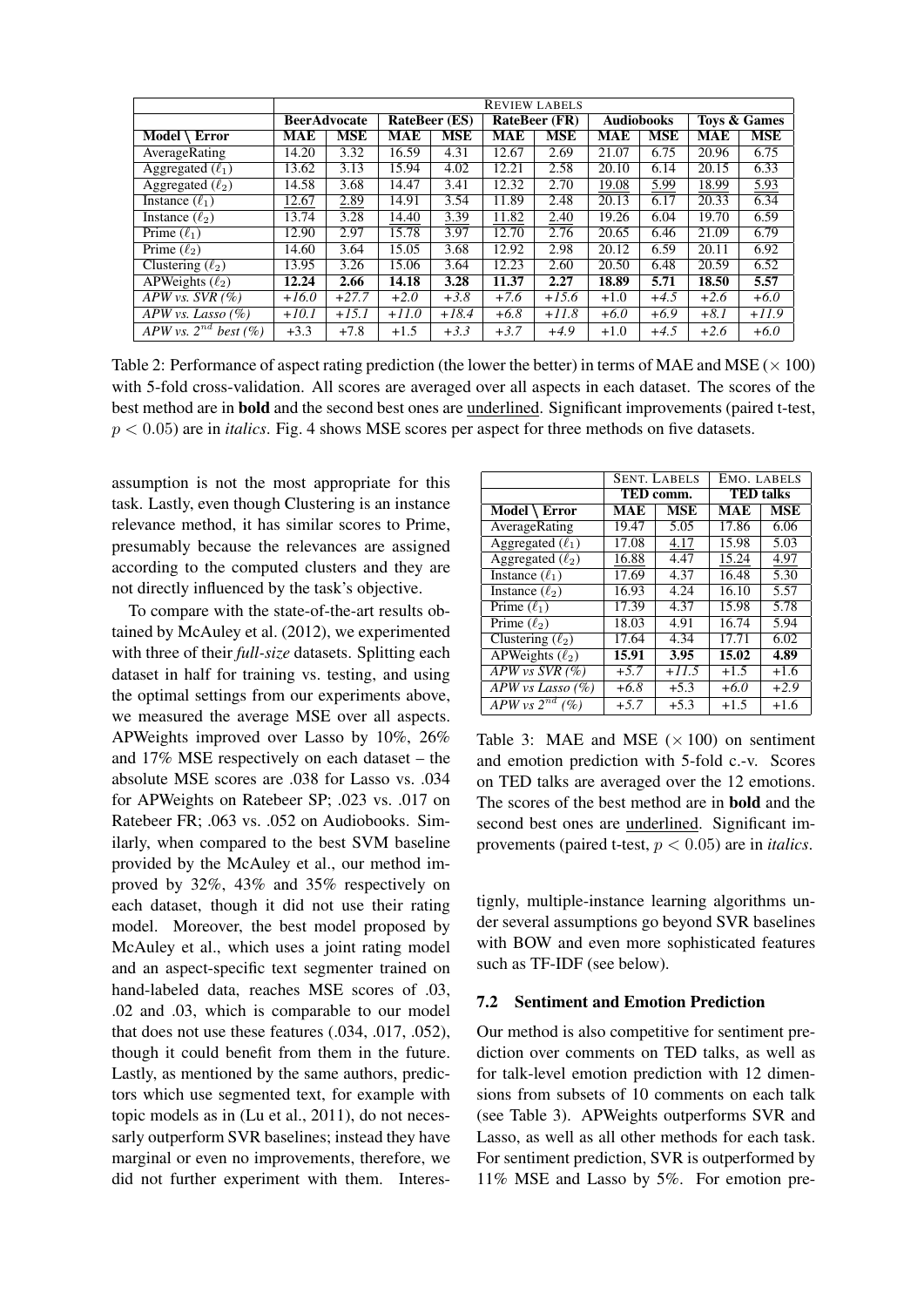

Figure 4: MSE scores of SVR, Lasso and APWeights for each aspect over the five review datasets.

diction (averaged over all 12 aspects), differences are smaller, at 1.6% and 2.9% respectively. These smaller differences could be explained by the fact that among the 10 most recent comments for each talk, many are not related to the emotion that the system tries to predict.

As mentioned earlier, the proposed model does not make any assumption about the feature space. Thus, we examined whether the improvements it brings remain present even with a different feature space, for instance based on TF-IDF instead of BOW with counts. For sentiment prediction on TED comments, we found that by changing the feature space to TF-IDF, strong baselines such as Aggregated  $(\ell_1)$  and  $(\ell_2)$ , i.e. SVR and Lasso, improve their performance (16.25 and 16.59 MAE; 4.16 and 3.97 MSE respectively). However, AP-Weights still outperforms them on both MAE and MSE scores (15.35 and 3.63), improving over SVR by 5.5% on MAE and 12.5% on MSE, and over Lasso by 7.4% on MAE and 8.5% on MSE. These promising results suggest that improvements with APWeights could be observed also on more sophisticated feature spaces.

#### 7.3 Interpreting the Relevance Weights

Apart from predicting ratings, the MIR scores assigned by our model reflect the contribution of each sentence to these predictions.

To illustrate the explanatory power of our model (until a dataset for quantitative analysis becomes available), we provide examples of predictions on test data taken from the cross-validation folds above. Table 5 displays the most relevant com-

| Sentences per comment                     | $\psi_i$ | $\hat{y}_i$ | $y_i$ |
|-------------------------------------------|----------|-------------|-------|
| "Very brilliant and witty, as well as     | 0.64     |             |       |
| great improvisation."                     |          | 5.0         | 5.0   |
| "I enjoyed this one a lot."               | 0.36     |             |       |
| "That's great idea, I really like it!"    | 0.56     |             |       |
| "I can't wait to try it, but first thing, | 0.44     | 4.2         | 4.0   |
| I need a house with big windows,          |          |             |       |
| next year, maybe I can do that."          |          |             |       |
| "Unfortunately countries are not led      | 0.48     |             |       |
| by gifted children."                      |          |             |       |
| "They are either dictated by the          | 0.52     |             |       |
| most extreme personalities who            |          | 2.4         | 2.0   |
| crave nothing but power or man-           |          |             |       |
| aged by politicians who are voted in      |          |             |       |
| by a far from gifted population."         |          |             |       |
| "I am very disappointed by this,          | 0.43     |             |       |
| smug, cliched and missing so much         |          |             |       |
| information as to be almost ()"           |          |             |       |
| "No mention of ship transport lets        | 0.29     |             |       |
| say 50% of all material transport,        |          | 1.8         | 1.0   |
| no mention of rail transport, ()"         |          |             |       |
| "I am sorry to be so negative, this       | 0.28     |             |       |
| just sounds like a sales pitch that he    |          |             |       |
| has given too many times ()."             |          |             |       |

Table 4: Predicted sentiment for TED comments:  $y_i$  is the actual sentiment,  $\hat{y}_i$  the predicted one, and  $\hat{\psi}_i$  the estimated relevance of each sentence.

ment for two correctly predicted emotions on two TED talks, based on the  $\hat{\psi}_i$  relevance scores, along with the  $\hat{\psi}_i$  scores of the other comments, for two emotion classes: 'beautiful' and 'courageous'. These comments appear to reflect correctly the fact that the respective emotion is the majority one in each of the comments. As noted earlier, this task is quite challenging since we use only the ten most recent comments for each talk.

Table 4 displays four TED comments selected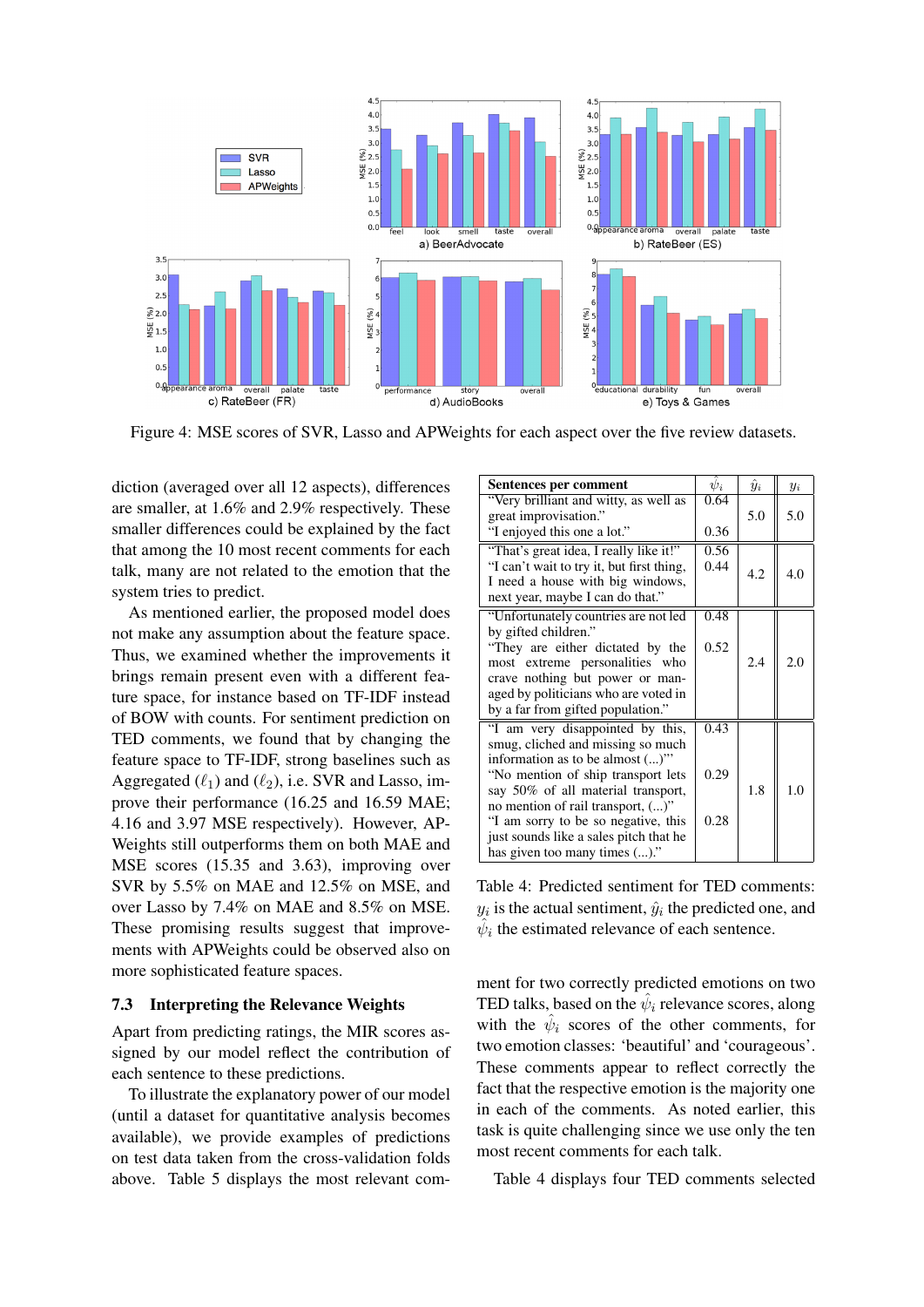| <b>Class</b> | Top comment per talk (according to weights $\psi_i$ )                                                                                                                                                                                                                                                                                                                           | $\psi_i$ distribution |
|--------------|---------------------------------------------------------------------------------------------------------------------------------------------------------------------------------------------------------------------------------------------------------------------------------------------------------------------------------------------------------------------------------|-----------------------|
| inspiring    | "It seems to me that the idea worth spreading of this TED Talk is inspiring and key for<br>a full life. 'No-one else is the authority on your potential. You're the only person that<br>decides how far you go and what you're capable of.' It seems to me that teens actually<br>think that. As a child one is all knowing and all capable. How did we get to the ()"          |                       |
| beautiful    | "The beauty of the nature. It would be more interesting just integrates his thought and<br>idea into a mobile device, like a mobile, so we can just turn on the nature gallery in any<br>time. The paintings don't look incidental but genuinely thought out, random perhaps, but<br>with a clear grand design behind the randomness. Drawing is an art where it doesn't $()$ " |                       |
| funny        | "Funny story, but not as funny as a good 'knock, knock' joke. My favorite knock-knock<br>joke of all time is Cheech & Chong's 'Dave's Not Here' gag from the early 1970s. I'm<br>still waiting for someone to top it after all these years. [Knock, knock] 'Who is it?' the<br>voice of an obviously stoned male answers from the other side of a door, ()"                     |                       |
| courageous   | "I was a soldier in Iraq and part of the unit represented in this documentary. I would ques-<br>tion anyone that told you we went over there to kill Iraqi people. I spent the better part<br>of my time in Iraq protecting the Iraqi people from insurgents who came from countries<br>outside of Iraq to kill Iraqi people. We protected families men, women, and ()"         |                       |

Table 5: Two examples of top comments (according to weights  $\psi_i$ ) for correctly predicted emotions in four TED talks (score 1.0) and the distribution of weights over the 10 most recent comments in each talk.



Figure 5: Top words based on  $\Phi$  for predicting four emotions from comments on TED talks.

from the test set of a given fold, for the commentlevel sentiment prediction task. The table also shows the  $\hat{\psi}_i$  relevance scores assigned to each of the composing sentences, the predicted polarity scores  $\hat{y}_i$  and the actual ones  $y_i$ . We observe that the sentences that convey the most sentiment are assigned higher scores than sentences with less sentiment, always with respect to the global polarity level. These examples suggest that, given that APWeights has more degrees of freedom for interpretation, it is able to assign relevance to parts of a text (here, sentences) and even to words, while other models can only consider words. Hence, the assigned weights might be useful for other NLP tasks mentioned below.

## 8 Conclusion and Future Work

This paper introduced a novel MIR model for aspect rating prediction from text, which learns instance relevance together with target labels. To the best of our knowledge, this has not been considered before. Compared to previous work on MIR, the proposed model is competitive and more efficient in terms of complexity. Moreover, it is not only able to assign instance relevances on labeled bags, but also to predict them on unseen bags.

Compared to previous work on aspect rating

prediction, our model performs significantly better than BOW regression baselines (SVR, Lasso) without using additional knowledge or features. The improvements persist even when the sophistication of the features increases, suggesting that our contribution may be orthogonal to feature engineering or learning. Lastly, the qualitative evaluation on test examples demonstrates that the parameters learned by the model are not only useful for prediction, but they are also interpretable.

In the future, we intend to test our model on sentiment classification at the sentence-level, based only on document-level supervision (Täckström and McDonald, 2011). Moreover, we will experiment with other model settings, such as regularization norms other than  $\ell_2$  and feature spaces other than BOW or TF-IDF. In the longer term, we plan to investigate new methods to estimate instance weights at prediction time, and to evaluate the impact of assigned weights on sentence ranking, segmentation or summarization.

## Acknowledgments

The work described in this article was supported by the European Union through the inEvent project FP7-ICT n. 287872 (see http://www. inevent-project.eu).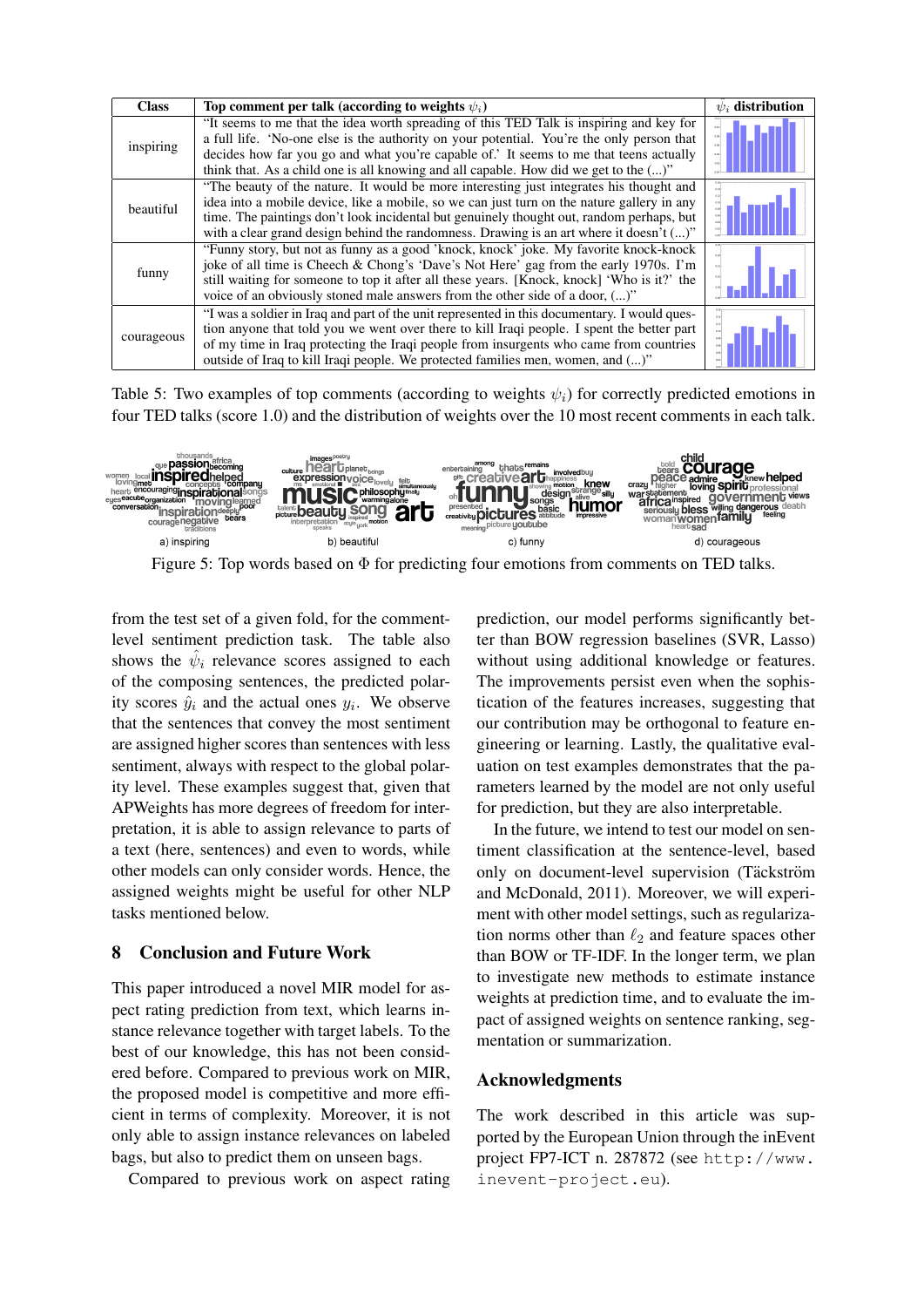#### References

- Stuart Andrews, Ioannis Tsochantaridis, and Thomas Hofmann. 2003. Support vector machines for multiple-instance learning. In *Advances in Neural Information Processing Systems*, pages 561–568, Vancouver, British Columbia, Canada.
- Stefano Baccianella, Andrea Esuli, and Fabrizio Sebastiani. 2009. Multi-facet rating of product reviews. In Mohand Boughanem, Catherine Berrut, Josiane Mothe, and Chantal Soule-Dupuy, editors, *Advances in Information Retrieval*, volume 5478 of *Lecture Notes in Computer Science*, pages 461–472. Springer Berlin Heidelberg.
- Razvan C. Bunescu and Raymond J. Mooney. 2007. Multiple instance learning for sparse positive bags. In *Proceedings of the 24th Annual International Conference on Machine Learning*, ICML '07, Corvallis, OR, USA.
- Jesse Davis et al. 2007. Tightly integrating relational learning and multiple-instance regression for real-valued drug activity prediction. In *Proceedings of the 24th International Conference on Machine Learning*, ICML '07, pages 425–432, Corvallis, OR, USA.
- Harris Drucker, Chris J.C. Burges, Linda Kaufman, Alex Smola, and Vladimir Vapnik. 1996. Support vector regression machines. In *Advances in Neural Information Processing systems*, pages 155–161, Denver, CO, USA.
- James Foulds and Eibe Frank. 2010. A review of multi-instance learning assumptions. *The Knowledge Engineering Review*, 25:1:1–25.
- Minqing Hu and Bing Liu. 2004. Mining and summarizing customer reviews. In *Proceedings of the 10th ACM SIGKDD Int. Conf. on Knowledge discovery and data mining*, KDD '04, pages 168–177, Seattle, WA.
- Fangtao Li, Nathan Liu, Hongwei Jin, Kai Zhao, Qiang Yang, and Xiaoyan Zhu. 2011. Incorporating reviewer and product information for review rating prediction. In *Proceedings of the 22nd International Joint Conference on Artificial Intelligence - Volume 3*, IJCAI '11, pages 1820–1825, Barcelona, Catalonia, Spain.
- Bin Lu, Myle Ott, Claire Cardie, and Benjamin K. Tsou. 2011. Multi-aspect sentiment analysis with topic models. In *Proceedings of the 11th IEEE International Conference on Data Mining Workshops*, ICDMW '11, pages 81–88, Washington, DC.
- Andrew L. Maas, Raymond E. Daly, Peter T. Pham, Dan Huang, Andrew Y. Ng, and Christopher Potts. 2011. Learning word vectors for sentiment analysis. In *Proceedings of the 49th Annual Meeting of the Association for Computational Linguistics: Human Language Technologies - Volume 1*, HLT '11, pages 142–150, Portland, OR.
- J. McAuley, J. Leskovec, and D. Jurafsky. 2012. Learning attitudes and attributes from multi-aspect reviews. In *Proceedings of the 12th IEEE International Conference on Data Mining*, ICDM '12, pages 1020–1025, Brussels, Belgium.
- Qiaozhu Mei, Xu Ling, Matthew Wondra, Hang Su, and ChengXiang Zhai. 2007. Topic sentiment mixture: modeling facets and opinions in weblogs. In *Proceedings of the 16th Int. Conf. on the World Wide Web*, WWW '07, pages 171–180, Banff, AB.
- Bo Pang and Lillian Lee. 2005. Seeing stars: Exploiting class relationships for sentiment categorization with respect to rating scales. In *Proceedings of the 43rd Annual Meeting on Association for Computational Linguistics*, ACL '05, pages 115–124, Ann Arbor, MI.
- Bo Pang and Lillian Lee. 2008. Opinion mining and sentiment analysis. *Foundations and Trends in Information Retrieval*, 2(1-2):1–135.
- Bo Pang, Lillian Lee, and Shivakumar Vaithyanathan. 2002. Thumbs up?: Sentiment classification using machine learning techniques. In *Proceedings of the ACL Conf. on Empirical Methods in Natural Language Processing*, EMNLP '02, pages 79– 86, Philadelphia, PA.
- Nikolaos Pappas and Andrei Popescu-Belis. 2013. Sentiment analysis of user comments for one-class collaborative filtering over TED talks. In *36th ACM SIGIR Conference on Research and Development in Information Retrieval*, SIGIR '13, Dublin, Ireland.
- Fabian Pedregosa, Gaël Varoquaux, Alexandre Gramfort, Vincent Michel, Bertrand Thirion, Olivier Grisel, Mathieu Blondel, Peter Prettenhofer, Ron Weiss, Vincent Dubourg, Jake VanderPlas, Alexandre Passos, David Cournapeau, Matthieu Brucher, Matthieu Perrot, and Edouard Duchesnay. 2012. Scikit-learn: Machine learning in python. *CoRR*, abs/1201.0490.
- Lizhen Qu, Georgiana Ifrim, and Gerhard Weikum. 2010. The bag-of-opinions method for review rating prediction from sparse text patterns. In *Proceedings of the 23rd International Conference on Computational Linguistics*, COLING '10, pages 913–921, Beijing, China.
- Soumya Ray and David Page. 2001. Multiple instance regression. In *Proceedings of the 18th International Conference on Machine Learning*, ICML '01, pages 425–432.
- Christina Sauper and Regina Barzilay. 2013. Automatic aggregation by joint modeling of aspects and values. *Journal of Artificial Intelligence Research*, 46(1):89–127.
- Christina Sauper, Aria Haghighi, and Regina Barzilay. 2010. Incorporating content structure into text analysis applications. In *Proceedings of the 2010 Conference on Empirical Methods in Natural*